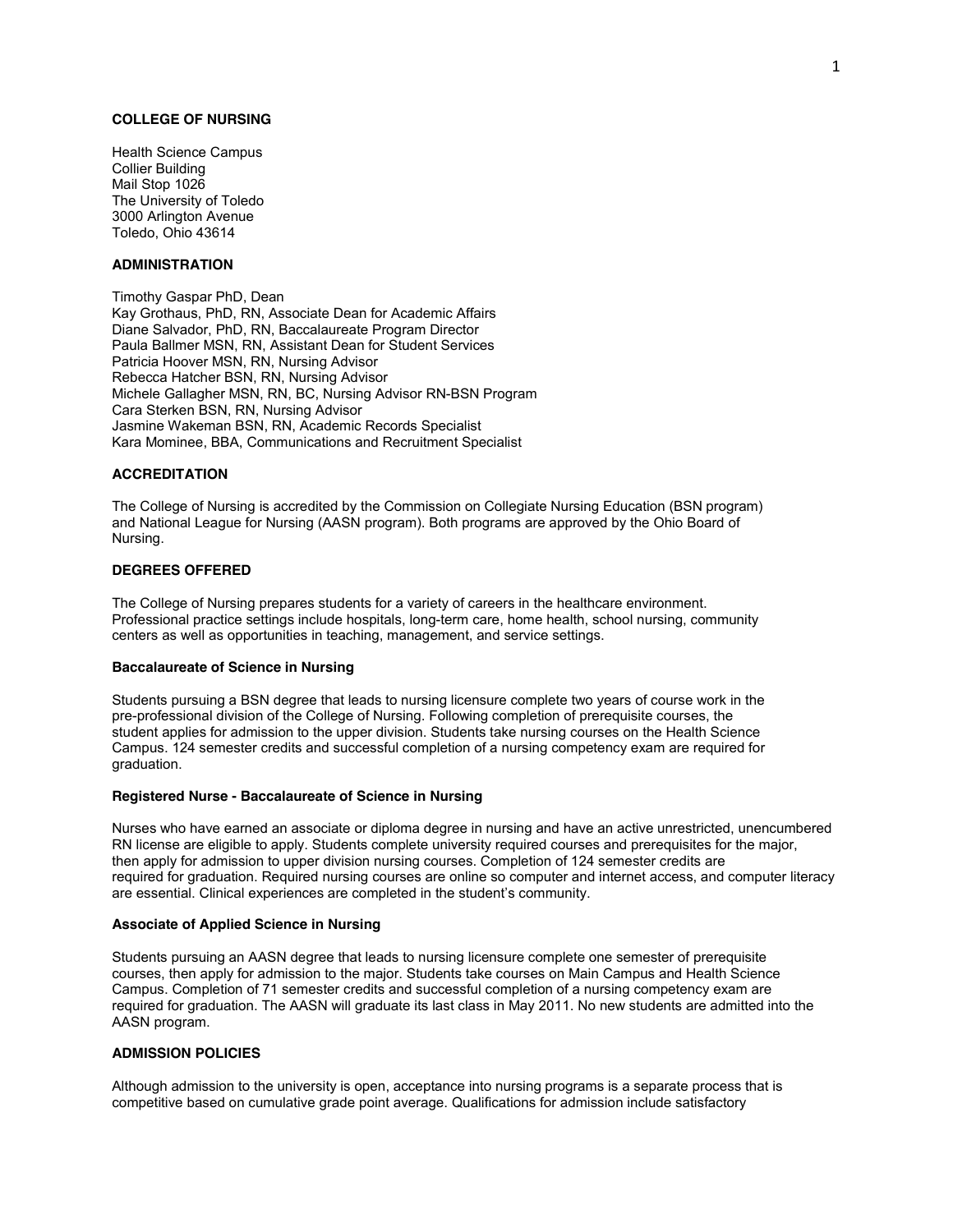completion of prerequisite courses and all other requirements stated in this catalog. The requirements apply equally to full-time, part-time and transfer students.

#### **Pre-nursing**

Admission to the College of Nursing as a pre-licensure student requires a high school GPA of 3.0 or higher on a 4.0 scale and an ACT of 19 or higher or SAT of 910 or higher. Students enroll in pre-nursing courses based on placement test outcomes; the tests are taken as part of orientation activities. Admission as a pre-nursing student does not guarantee acceptance into BSN or RN-BSN program.

# **Baccalaureate Program**

Admission to the upper division professional nursing program is competitive based on a minimum cumulative GPA of 3.0 on a 4.0 scale and completion of all university required and prerequisite courses with a grade of "C" or higher. Because the number of seats available for starting upper division study each semester is limited; students are encouraged to obtain at least a 3.5 cumulative GPA.

Applications for the nursing major are submitted through a centralized application service (Nursing CAS). Nursing advisors will assist students to determine semester for application to the major. Prerequisite courses must be completed prior to beginning nursing major. Application deadlines are January 15 for summer admission; May 1 for fall admission; and September 1 for Spring admission. *Application deadlines subject to change please check with nursing advisors.*

#### **RN-BSN Program**

Registered nurses who graduated from an accredited associate or diploma nursing program who have an active, unrestricted, unencumbered professional licensure to practice nursing may enroll in the College of Nursing to earn a baccalaureate degree. Students complete university core courses and nursing prerequisites, and then apply for admission to the upper division program through a centralized application service (Nursing CAS). A minimum cumulative GPA of 2.5 on a 4.0 scale and grades of "C" or higher in all course work is required. Transfer credit evaluation determines the number of credits needed to meet the graduation requirement. A minimum of 32 hours must be taken at the 3000 to 4000 levels.

Applications are submitted through Nursing CAS by September 1 and May 1 for the following semester. Applications are not processed if missing transcripts that document completion of prerequisite courses are missing. Nursing advisors will assist students to determine semester for application to the major. *Application deadlines subject to change please check with nursing advisors.*

#### **Associate Program**

Applications are no longer accepted for the AASN program effective Fall 2009. Students who begin nursing course work August 2009 must plan to graduate in May 2011. No course withdraws are permitted for students admitted Fall 2009.

### **Transfer Students**

Credit earned at other institutions may apply toward a degree in the College of Nursing. Coursework from other institutions is accepted at the level at which the course was taught at that institution. To be eligible for transfer, pre-licensure students need to have earned a minimum cumulative GPA of 3.0 on a 4.0 scale. To be eligible for transfer, nurses with an active unrestricted, unencumbered RN license need to have earned a minimum cumulative GPA or 2.5 on a 4.0 scale. Achieving the minimum GPA does not guarantee placement into nursing courses. Effective Fall 2009, transfer students are not accepted into the AASN program.

Students with transfer credit are expected to fulfill all University and College of Nursing requirements for a degree as specified in the catalog for the year in which they matriculate into nursing courses (NURS or NURA). In some cases, not all credit that transfers to The University of Toledo will apply toward a degree in the College of Nursing.

Transferability of previously completed nursing courses is determined by the College of Nursing after the student submits official transcripts from all colleges and universities attended. In most cases, the student is expected to provide the Baccalaureate Program Director with syllabi, course packs or workbooks for assessment of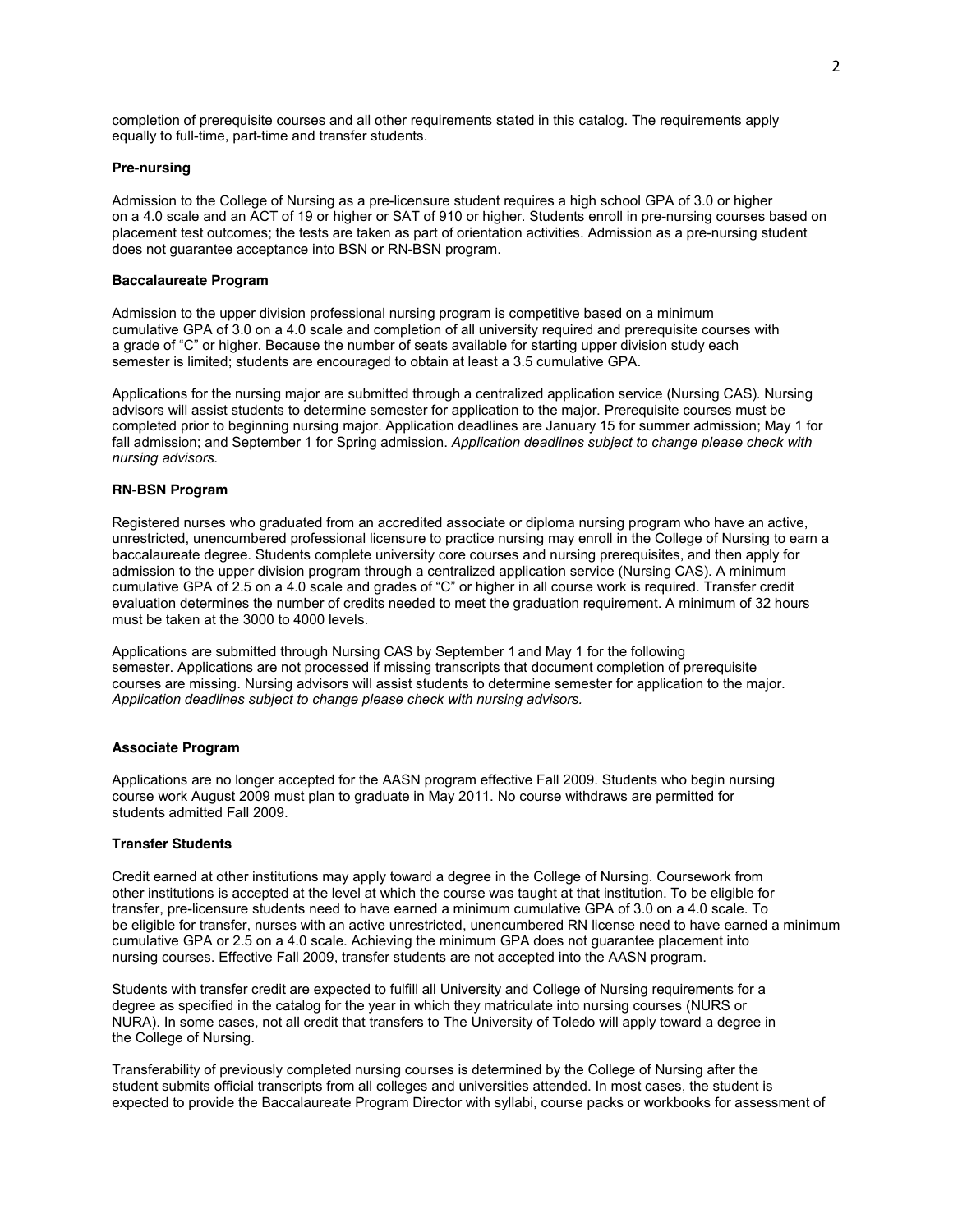congruence with College of Nursing courses. Evaluation must be completed before matriculation into the major and is applicable only for the semester offered admission.

Students who transfer from other institutions must take at least 30 semester hours at The University of Toledo; transfer into the College of Nursing may require more than 30 semester hours of work in the major, regardless of the number of hours transferred. Official transcripts of records from all schools previously attended must be on file with the University of Toledo before the student will be permitted to register.

The USELECT at *www.transfer.org* is a multi-state transfer information system. USELECT shows course equivalencies between public and private colleges and universities.

### **Change of College**

Students in good standing who wish to change from another college at The University of Toledo to the College of Nursing should make an appointment with a nursing adviser to discuss transfer requirements and have an academic record review. All college requirements, including core requirements, prerequisites, and minimum cumulative grade point average must be fulfilled as specified in the catalog for the year in which the student begins nursing courses (NURS).

#### **Readmission of Former College of Nursing Students**

Students who discontinue pre-nursing course work must reapply to the University and meet current admission standards for the College of Nursing. Students who withdraw and do not attend any other institution in the interim may be readmitted, provided they were eligible to continue enrollment in the college at the time of withdrawal. The written petition for readmission must be provided to the Baccalaureate Program Director at least four weeks in advance of the semester start date. A consideration for readmission will be availability of open seats.

Students who discontinue or withdraw from nursing courses must reapply for admission to the major. A student may be readmitted only one time after a withdrawal. Students with a course failure and a withdraw are not eligible for readmission into the BSN or RN-BSN programs. Students dismissed from the nursing program are not eligible for readmission to the nursing major.

Students who readmit must comply with existing university and CON requirements at the time of readmission. Absence of one academic year for any reason may require auditing previously passed nursing courses and satisfactory performance of skills to assure current clinical competency.

In addition to reapplication, the student must write a letter to the Baccalaureate Program Director indicating state of readiness and discuss factors which may influence the student's success in completing the program. The student also meets with the nursing advisor to review the academic record and to determine a tentative plan of study.

# **TECHNICAL STANDARDS**

The admission policies of the College of Nursing are non-discriminatory. All applicants for admission to nursing programs receive consideration regardless of race, color, ethnicity, national origin, ancestry, creed, political or religious affiliation, age, sex, marital status, identity as an individual with a handicap or disabled veteran or Vietnam era veteran; membership in the National Guard, state defense force or any other component of the military forces of the United States or this state.

A candidate for professional nursing must enter the College of Nursing possessing the essential abilities and skills to engage in any field of nursing. The following abilities and skills are essential for matriculation into the College of Nursing:

Critical Thinking: Critical thinking ability sufficient for clinical judgment. Interpersonal: Interpersonal abilities sufficient to interact with individuals, families and groups from a variety of social, emotional, cultural, and intellectual backgrounds. Communication: Communication abilities sufficient for interaction with others in verbal and written form.

Mobility: Physical abilities sufficient to move from room to room, to provide general and emergency nursing care such as CPR.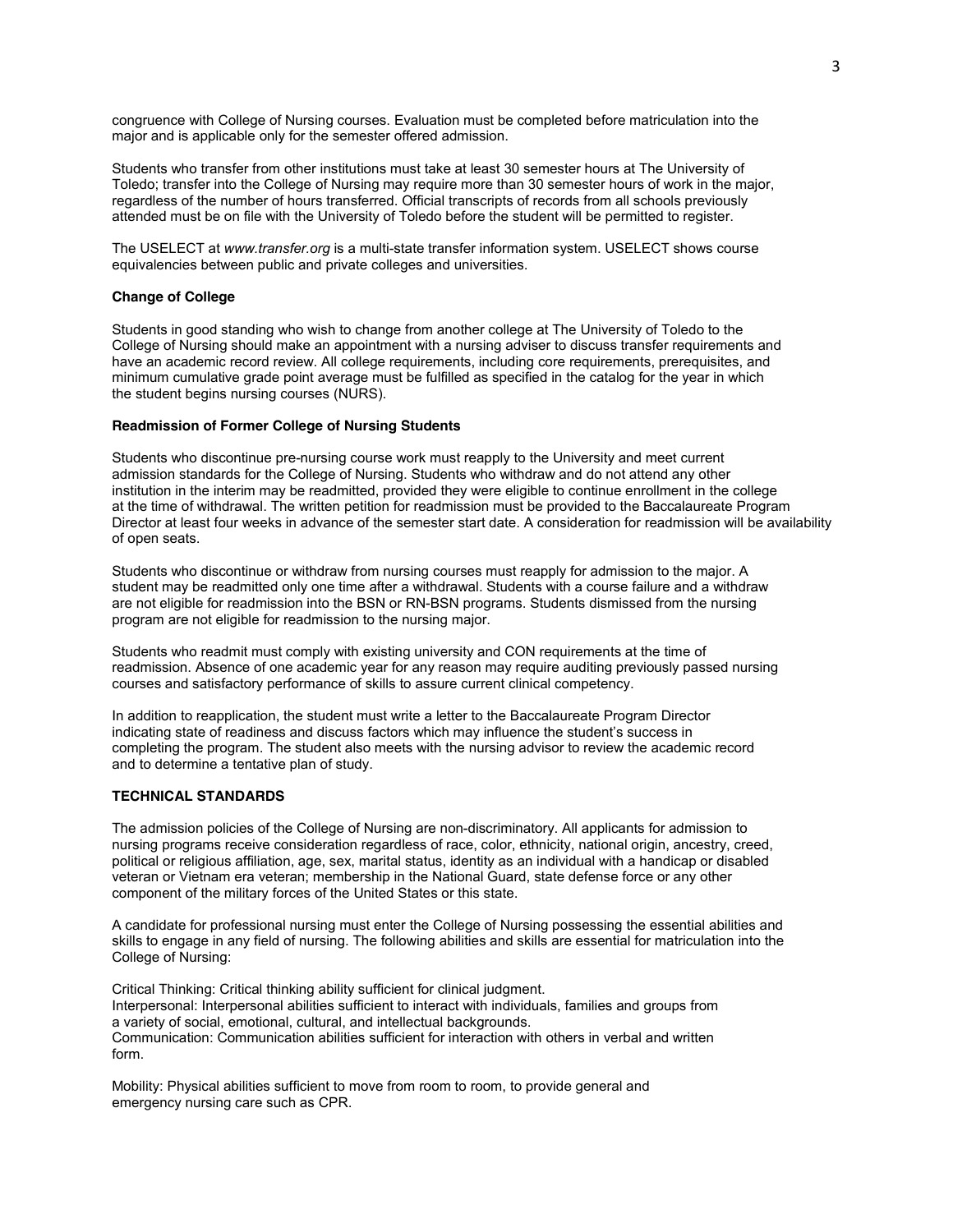Motor Skills: Gross and fine motor abilities sufficient to provide safe and effective nursing care without an intermediary.

Hearing: Auditory ability sufficient to monitor and assess health needs.

Visual: Visual ability sufficient for observation and assessment necessary in nursing care.

Tactile: Tactile ability sufficient for physical assessment without an intermediary.

Behavioral: Behavior demonstrating exercise of good judgment; prompt completion of responsibilities; mature, sensitive effective relationships with patients; ability to adapt to changing environments; ability to function effectively under stress; integrity and motivation.

When requested, the College of Nursing will provide reasonable academic adjustment to otherwise qualified applicants with disabilities. It is the responsibility of the applicant with disabilities to request those adjustments, which the applicant believes are reasonable and are needed to execute the essential requirements described above. Requests for academic adjustment should be directed to the Baccalaureate Program Director at least eleven weeks before entering the program. Requests will be evaluated on a case-by-case basis.

### **MATRICULATION REQUIREMENTS BSN Program**

Students offered admission to the College of Nursing must satisfactorily complete prerequisite courses before entering the upper division nursing courses: composition I, composition II, math, statistics, general psychology, lifespan psychology, nutrition, healthcare ethics, basic computer course, biology, chemistry, anatomy, physiology, microbiology and medical terminology. Completion of university core courses is strongly recommended. Minimum cumulative GPA of 3.0 or higher.

### **RN-BSN Program**

Students offered admission to the College of Nursing must satisfactorily complete prerequisite courses before entering the upper division nursing courses: composition I, composition II, math, statistics, general psychology, lifespan psychology, nutrition, healthcare ethics, basic computer course, biology, chemistry, anatomy, physiology, and microbiology. Completion of university core courses is strongly recommended before beginning upper division courses. Minimum cumulative GPA of 2.5 or higher.

### **AASN Program**

Students offered admission must satisfactorily complete prerequisite courses before taking nursing courses: anatomy and physiology with lab, composition I, chemistry and college algebra. Students must achieve scores of 75 or higher on the HESI test: composite, reading and math. A course in computer basics is encouraged. Minimum cumulative GPA of 2.7 or higher.

#### **ACADEMIC PERFORMANCE STANDARDS**

The College of Nursing defines "good academic standing" as maintaining a cumulative GPA of 2.5 or higher and achieving a GPA of at least 2.0 each semester.

A grade below "C" (2.0 on a 4.0 scale) in any prerequisite or university core course is not considered a passing grade for the major. The course must be repeated with an earned grade of "C" or higher (a grade of C- is not acceptable).

The student is responsible for maintaining professional standards of conduct and providing safe, effective care while enrolled in the program.

Probation, suspension, and dismissal policies apply to full-time and part-time students. In all matters, the Dean's decision is final.

# **Probation**

A pre-nursing student who fails to achieve a semester GPA of 2.0 at the end of any semester is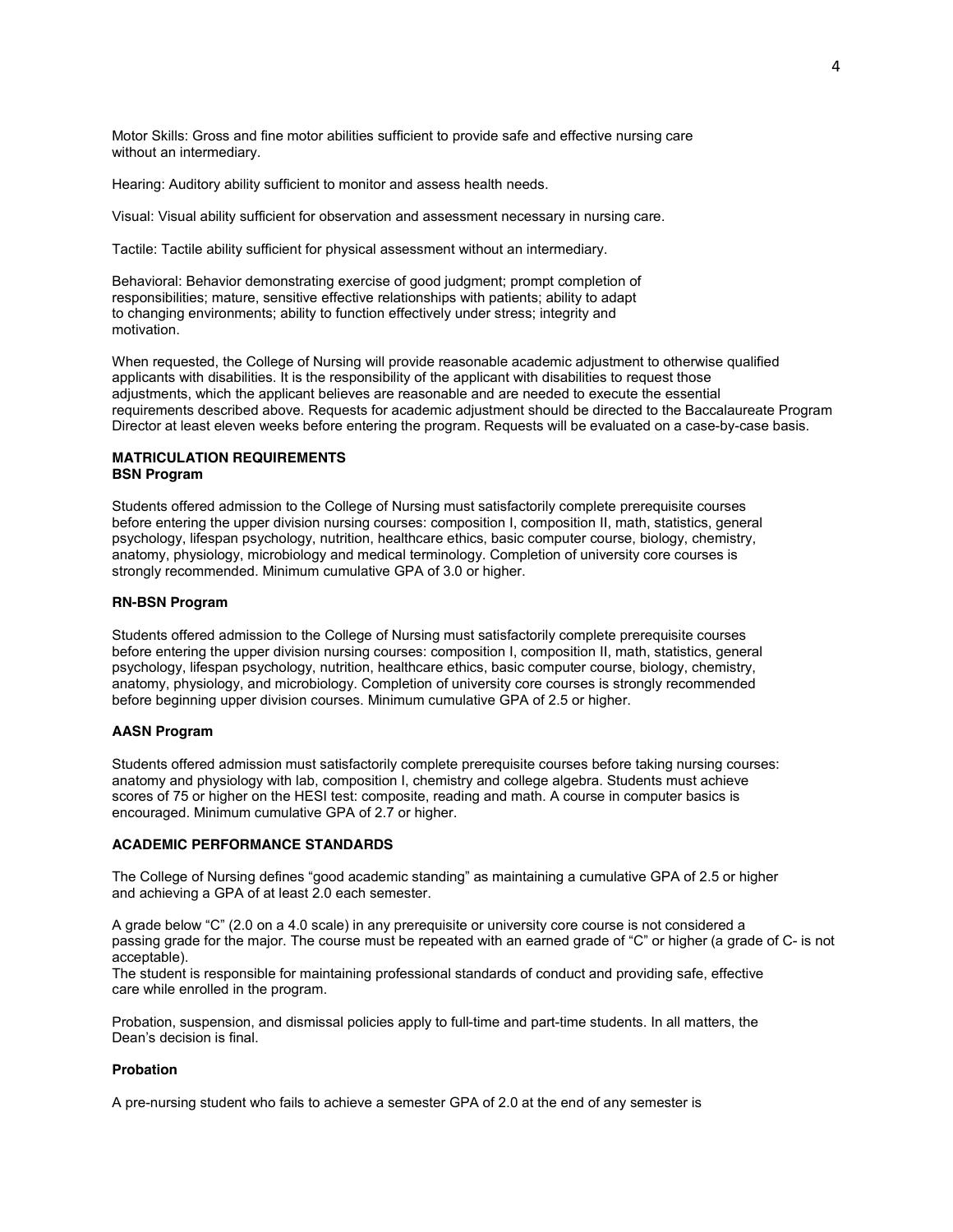automatically placed on probation. The student is removed from probation if the subsequent semester GPA is 2.0 or higher.

A student enrolled in nursing courses who fails a nursing course or does not maintain a cumulative GPA of 2.5 will be automatically placed on probation. The student is removed from probation when the cumulative GPA is 2.5 or higher.

A student is placed on probation for unsatisfactory clinical performance at any time during the semester. Adherence to faculty recommendations for improvement and achievement of performance standards by end of the semester is required. Inability to meet clinical expectations results in failure of the nursing course.

Students on probation meet with the Associate Dean for Academic Affairs, and/or nursing advisors to review program expectations, develop a learning contract, and obtain appropriate consultations as recommended. Prenursing students also meet with the Nursing Advisor to develop a plan of study and complete a Conditional Enrollment Contract.

It is recommended that a student on probation not enroll for more than 12 to 14 credit hours.

#### **Suspension**

Academic suspension means that a pre-nursing student is prohibited from registering at The University of Toledo for a period of at least one semester. No course work taken at any other educational institution during suspension will be accepted as transfer credit. The student may remove incompletes during the period of suspension.

Students seeking reinstatement after serving a suspension must petition for admission to the Gateway Programs Office. The deadline to request admission is one month prior to the beginning of the semester in which the student wishes to re-enroll.

### **Dismissal**

Two nursing course failures results in permanent dismissal from the nursing program; this can occur by failing two courses one time each, or failing one course two times. Withdrawing from two nursing courses, either one at a time or concurrent, results in dismissal.

Administrative dismissal occurs when a student is in noncompliance with health, immunization, BCLS, background check or insurance requirements.

A student can be dismissed for violating academic honesty standards (as described in this catalog), unsafe patient care, and unprofessional conduct (patterns of behavior that are inappropriate) identified in the National Student Nurses Association Guidelines a[t www.nsna.org,](file://localhost/Users/stacey_m/Downloads//utad.utoledo.edu/DFS$/Volumes/dpasch/word/BSN-Undergrad%20Program%20Documents/www.nsna.org,%20) or American Nurses Association Code of Ethics, at [www.nursingworld.org](http://www.nursingworld.org/) for the Ohio Board of Nursing Rules and Law a[t www.nursing.ohio.gov.](http://www.nursing.ohio.gov/)

Conviction of a misdemeanor or felony that prohibits licensure can result in dismissal. Violation of federal HIPAA standards is also grounds for dismissal.

Students dismissed for failure of two nursing courses, academic misconduct, unsafe patient care, or unprofessional conduct are not eligible for readmission to the College of Nursing. The dean's decision is final in all matters pertaining to dismissal.

# **COLLEGE OF NURSING GRADING SCALE**

The following grading scales apply to nursing courses. The minimum acceptable grade for nursing (NURS and NURA) courses are "C". Students are required to earn a passing grade for both theory and clinical in order to pass a nursing course. Failure of either theory or clinical requires retaking the entire course.

**BSN and RN-BSN**: A (93-100), B (92-85), C (84-76), D (75-68), F (67 or below)

**AASN**: A (94-100 ) A-(92-93) B+(90-91) B(86-89) B-(84-85) C+(82-83) C(79.5-81) D+(75-79.4) D(70-74) F (69 and below)

# **COLLEGE HONORS PROGRAM**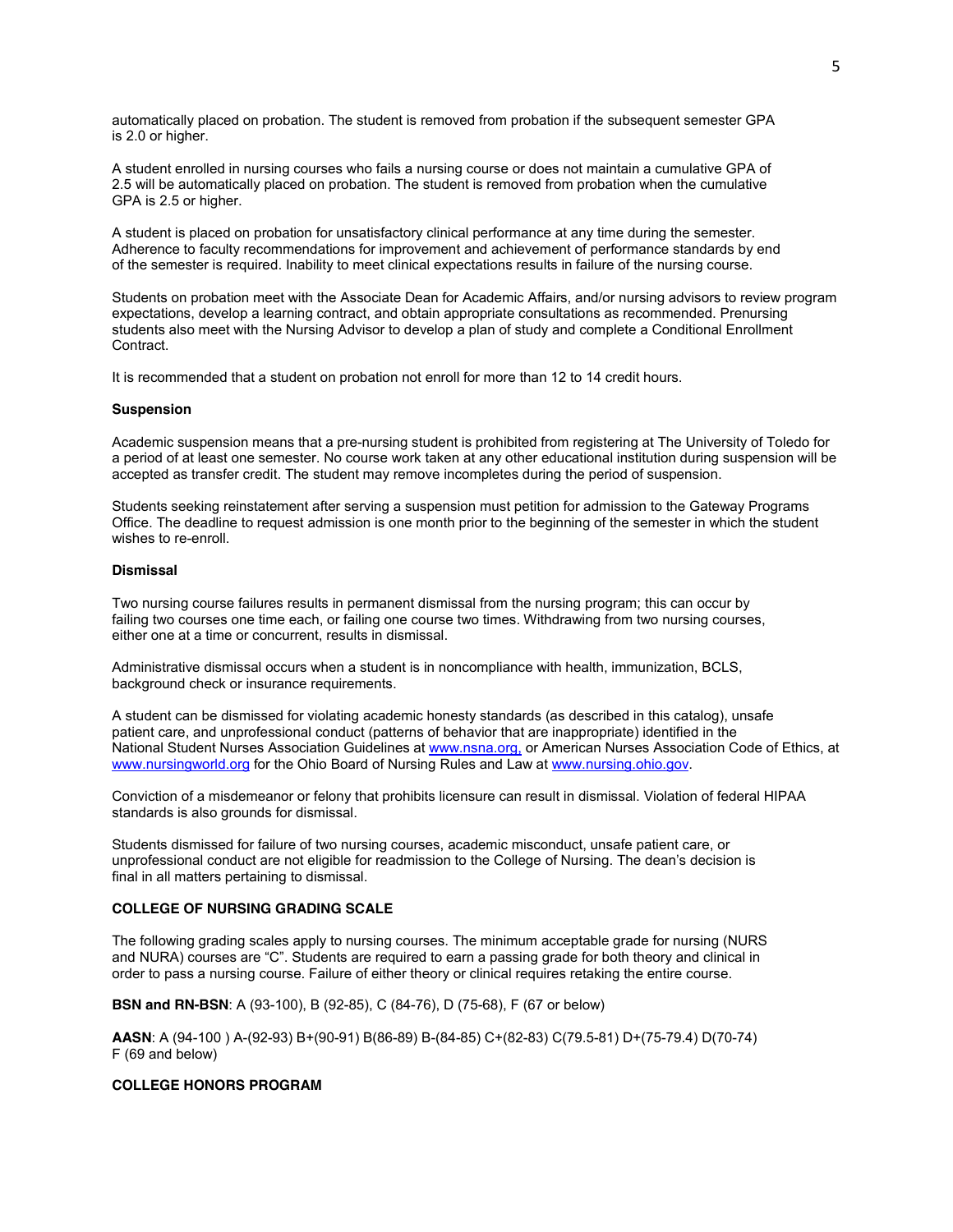Admission to the Honors Program of the College of Nursing is competitive and limited to academically talented students. Students entering directly from high school are considered based on a review of application materials, which include a high school transcript, references, an essay, an extracurricular resume, and ACT or SAT scores. Students with an ACT composite score of 28 or higher (SAT composite of 1240 or higher) and a high school GPA of 3.75 or higher are encouraged to apply. Highly motivated students with an ACT composite of at least 25 (SAT composite of at least 1140) and a minimum high school GPA of 3.5 is also considered eligible. Currently enrolled University of Toledo students and transfer students may apply for the college Honors Program if they have completed between 15 to 60 graded semester hours of college work, and earned a minimum GPA of 3.3 (4.0 scale). Students are accepted to the College Honors program on a space-available basis.

In order to graduate with College of Nursing Honors, a student must complete all requirements of the nursing program. Honors students also complete a minimum of 33 semester hours of honors courses: six semester hours of Honors Readings Conference (Readings Conference I and Readings Conference II); three semester hours selected from HON 2020 (Multicultural Literatures: The North American Experience) and HON 2030 (Multicultural Literatures: The Non-European World); three semester hours of upper-division interdisciplinary seminars offered through the Honors program (HON 4950 and 4960); honors thesis or project supervised by a faculty member in the major; and all requirements for departmental honors in nursing. Honors students must earn a minimum overall GPA of 3.3.

Current Honors course options in the major are NURS3130 Gerontological Nursing, NUS4950 Nursing Research, and NURS4020 Nursing Leadership and Management. Arrangements are made through the Baccalaureate Program Director, College of Nursing.

To remain in good standing in the Honors Program, a student must maintain a minimum overall GPA of 3.0, And minimum of 3.5 GPA in nursing course work.

The University of Toledo will include all course work taken at other institutions of higher education in the calculation to determine if a student will graduate with honors; no student will be awarded a level of honors above that indicated by The University of Toledo cumulative GPA. The University of Toledo requires a minimum of 30 semester hours of standard letter-graded courses in the major in order to qualify for graduation with honors.

# **STUDENT RESPONSIBILITIES Plan of Study**

The student is responsible for selecting correct courses for the nursing program of study each semester and for fulfilling all degree requirements.

### **Transportation**

Students are responsible for transportation to class and clinical settings for participation in course activities. Because clinical sites are throughout Northwest Ohio, students are encouraged to talk with others in the assigned clinical group about carpooling.

The university provides bus transportation between Main Campus and Health Science Campus. Students can obtain schedules from the university website or the Transportation Office.

#### **Background Check**

Students are required to have a BCII and FBI background check prior to matriculation into the major. The student is responsible for processing fees; reports must be sent directly to the Undergraduate Program office. Duplicate reports from places of employment or other sources are not acceptable as report results must be current with matriculation.

#### **Clinical Agency Requirements**

Students must meet health and safety requirements based on agency, local, state and federal government mandates. Students are responsible for cost of meeting these obligations. Documentation must be submitted at least six weeks before a semester begins.

"Fit and free for duty" statements are documented on the College of Nursing Physical and PPD form every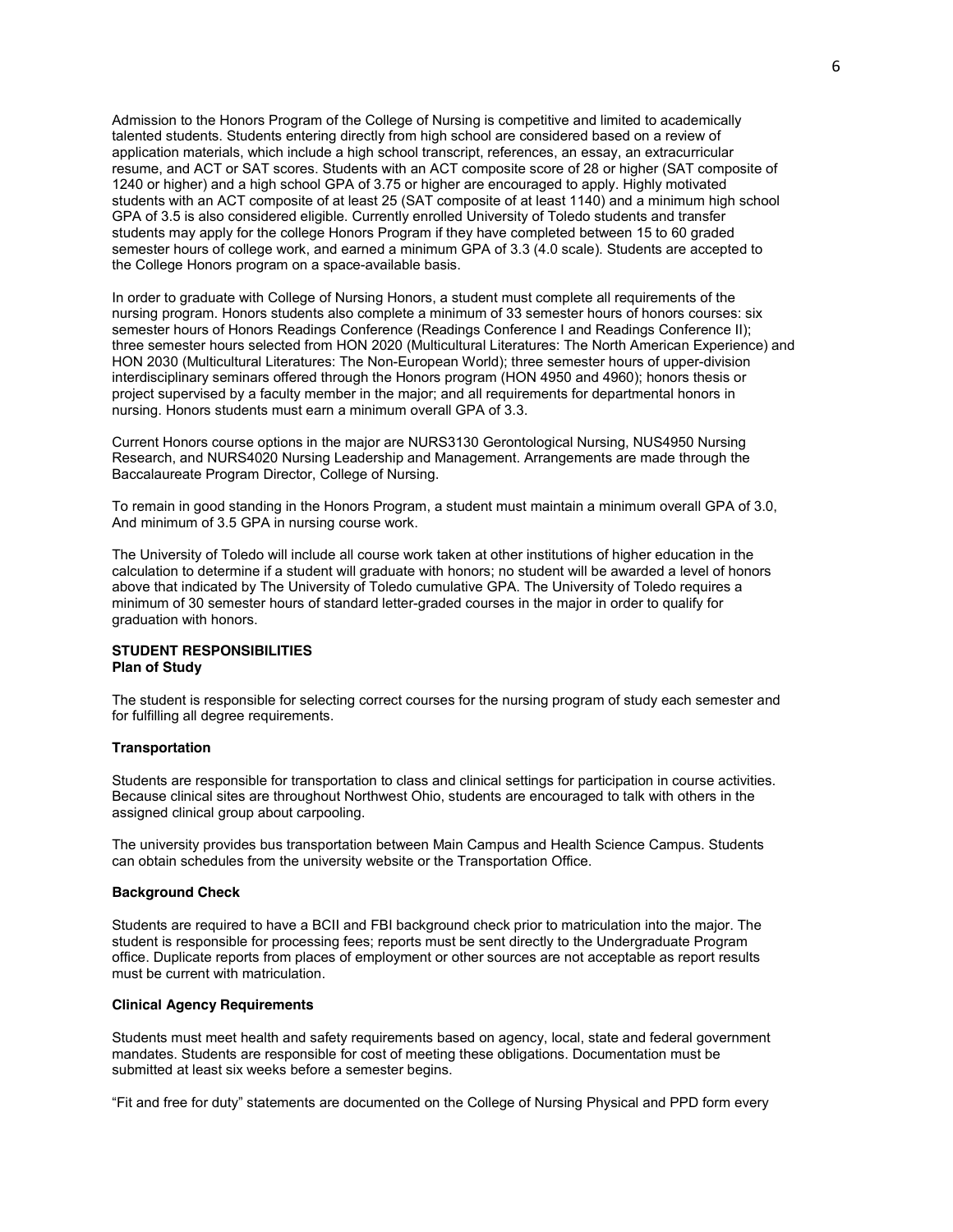year. The physical examination documentation cannot expire during the semester.

Proof of immunity for hepatitis B, rubella, rubeola, varicella, and mumps is required, with titers documented before beginning clinical. Students not immunized for Hepatitis B must document a negative antigen screen annually and are strongly encouraged to complete the three part immunization process. Documentation of tetanus and pertusis immunization within the past ten years is required. While polio immunization is not a requirement at the present time; students are recommended to receive the vaccine. Similarly, immunization for meningitis is prudent especially for students living in residence halls. A two-step PPD is required before starting nursing courses, followed by an annual PPD. Students with a history of positive PPD must obtain annual healthcare provider documentation of "free of active disease" statement on the College of Nursing Physical and PPD form. Students with active disease must obtain medical intervention and are limited in clinical experiences according to agency policy. HIPAA training is required by the College of Nursing before clinical begins, along with an annual review of regulations and updates.

Documentation of completion of American Heart Association Basic Life Support for Healthcare Providers is required before clinical starts. Training will include resuscitation of adults, children and infants; care of the stroke victim; and instruction in use of automated external defibrillators. Cards cannot expire during the semester.

Students are expected to maintain healthcare insurance, either through a family, individual or college policy. If a student does not have proof of personal health insurance, the cost of University Group Insurance will be incurred each semester according to university policy.

Clinical agencies have the right to deny a student access to the facility when requirements are unmet. Students who fail to provide documentation of health, immunization, and BCLS by established deadlines are administratively dismissed for the semester.

Students who experience exposure or injury or an emergency healthcare situation during clinical may obtain treatment at the agency if available, but are responsible for any costs incurred. Follow-up with university Student Health Services or a personal healthcare provider is recommended.

Students who experience acute illness or injury must provide the College of Nursing with healthcare provider documentation of release to return to class and clinical. Students experiencing pregnancy must provide healthcare provider of approval to continue in clinical; clearance to return to clinical is submitted before restarting clinical activity.

### **ACADEMIC POLICIES**

*Refer to the General Section of this catalog for general academic policies that apply to all students. In case of conflicting policies, the stricter policies will apply.*

### **Academic Honesty**

Nursing students are expected to maintain high standards of behavior. Cheating, lying, stealing, failure to report, unauthorized replication of tests, and plagiarism are not tolerated and lead to dismissal from the program. Non-adherence to testing policies and procedures results in a grade of zero for the test and possible course failure. Dismissal from the College of Nursing occurs with major violation of academic standards. See the Undergraduate Student Handbook for discussion of academic honesty.

### **Academic Advising**

Academic advising for new, transfer and continuing students is available by appointment on the Main Campus. While ultimate responsibility for educational decisions rests with the student, advisers can assist the student to identify alternatives and potential consequences; help select courses to meet University core and college requirements; and facilitate student evaluation of academic progress.

### **Transcripts and Degree Audit Reports**

A transcript is a chronological list of academic courses that includes all courses attempted and grades earned. The transcript does not indicate how specific courses apply to University and College of Nursing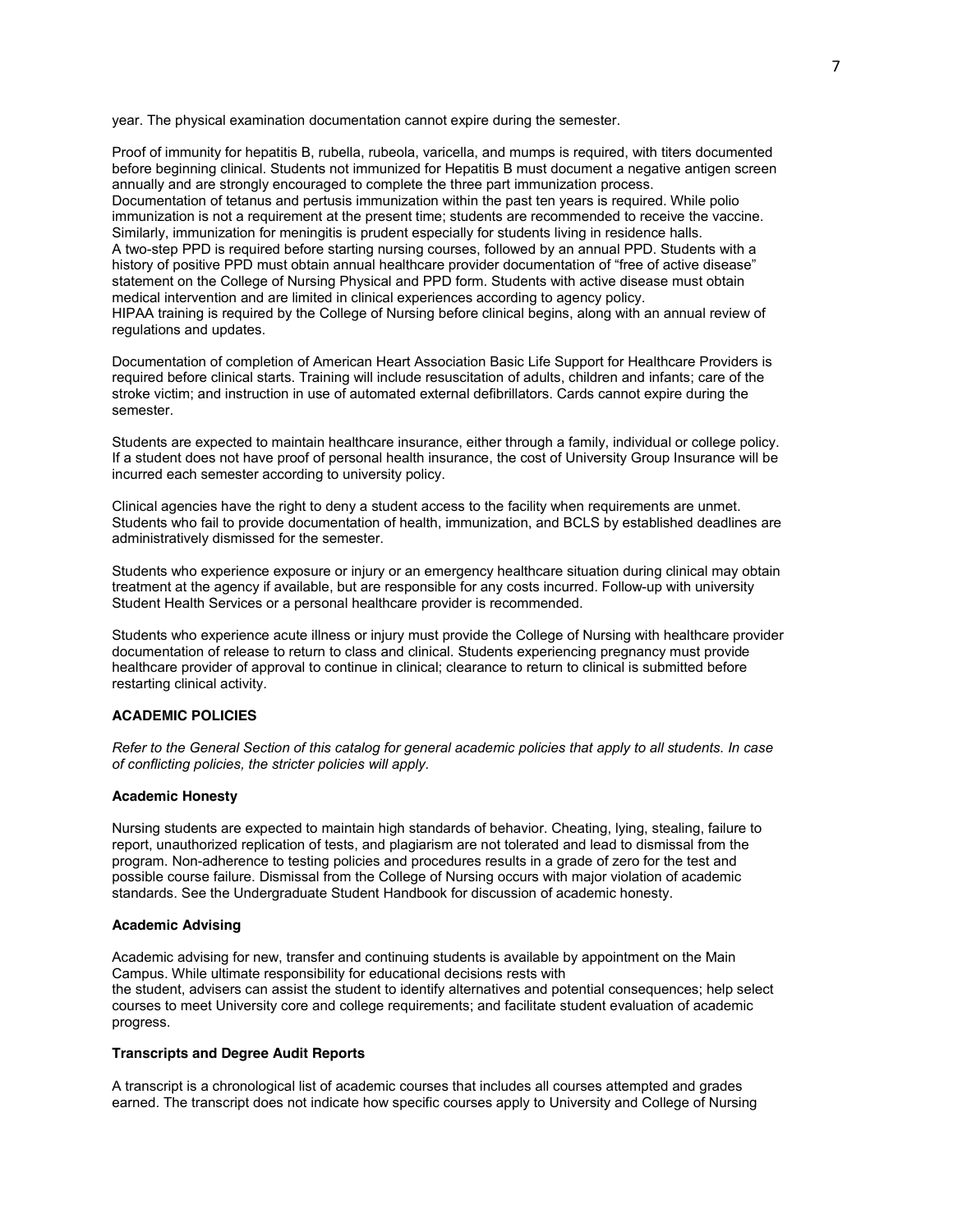requirements. Developmental and technical courses are not counted toward minimum credits for degrees, but may appear on transcripts. The Degree Audit in Banner details all requirements applicable to a student's academic program and identifies requirements remaining when all registered courses are completed. Students access the transcript and Banner through myUT portal.

Official transcripts for all post high school study must be provided by the student before matriculation into the College of Nursing. Transcripts will be reviewed, with degree and courses accepted for transfer posted to the student's academic record. Students who do not provide official transcripts cannot register in for nursing courses. Official transcripts are provided directly to The University of Toledo from the issuing institution; "issued to student" transcripts are not considered as official transcripts.

#### **Sequence of Courses**

There is a prescribed sequence of courses for each program. Developmental courses may be required on the basis of placement testing and/or high school deficiencies. Students should meet with a nursing advisor to review program requirements to ensure completion in the appropriate sequence. Student use of Banner to track progress is highly recommended. All requirements must be fulfilled as specified in the catalog for the year in which the student begins nursing courses.

### **Plan of Study**

Students consult with the Nursing Advisor to develop a plan of study for program completion and placement in clinical courses. BSN students follow the required sequence of courses as stated in this catalog; for the most part study is full time, but part time study can be arranged based on student need. RN-BSN student enrollment is on a full-time or part-time basis, with one or more courses each semester. A plan of study is developed in consultation with the Nursing Advisor, with a signed copy submitted to the College of Nursing Undergraduate Program office. NURS 4180 and NURS 4230 are prerequisite for NURS 4190, NURS 4120 and NURS 4200. Plan of study changes must be submitted in writing at least eight weeks prior to start of the semester. Placement in NURS4120 and NURS4200 is based on availability of clinical preceptors and current clinical agency affiliation agreement.

#### **GPA Recalculation for Repeated Courses**

The College of Nursing permits a maximum of 12 semester hours of course work to be deleted from the GPA calculation. The actual grade will remain on the transcript. Students who have had the GPA recomputed under the Academic Forgiveness Policy are not eligible for grade deletions. Failing grades resulting from academic dishonesty, cheating or unprofessional conduct will not be deleted and remain in GPA calculation.

*Grade deletion for prerequisite courses is allowed in accordance with The University of Toledo policies as long as the grade was not a result of academic dishonesty.*

### **Withdraw, Incomplete Withdraw, Drop and Not Reported Grade Policy**

The number of credit hours of W, IW, DR and NR is included in the admission assessment for upper division status in the College of Nursing. Risk for loss of financial aid may occur with excessive hours of W, IW, DR and NR grades. Students who transfer into the College of Nursing from another college at The University of Toledo retains the number of W, IW, DR and NR grades accumulated in previous work. Failing grades as a result of academic dishonesty will remain in the student academic record.

#### **Academic Grievance Policy**

Any student who wants to protest an improper action is advised to meet with the faculty member promptly to discuss the concern. If resolution is not achieved, the student meets with the course coordinator or Baccalaureate Program Director. When resolution is not attained or mutual understanding of the issue or action is not reached; the student may file a grievance following the College of Nursing Grievance Procedure published in the Student Handbook and College of Nursing website. Consultation with the university ombuds person and Student Government president is appropriate.

### **Professional Licensure**

Application to be a registered nurse is a separate procedure based on the state of initial licensure. The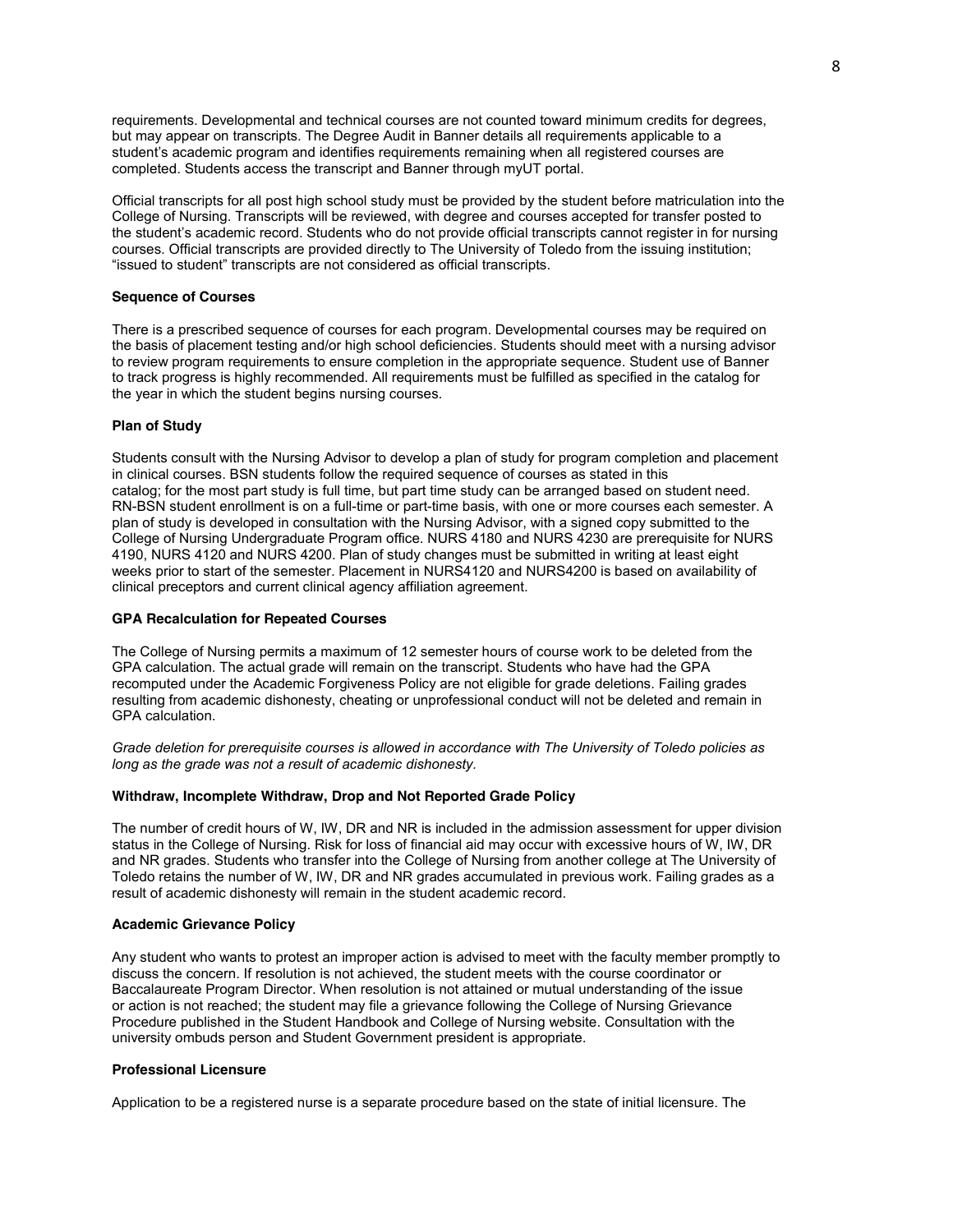College of Nursing will assist students with application for licensure in Ohio; a verification of program completion is provided directly to the Ohio Board of Nursing after the university has cleared the student as having met all degree requirements. Students licensing out-of-state are advised to consult with the appropriate Board of Nursing; as a general rule an official university transcript is required along with Associate Dean for Academic Affairs validation of program completion. Licensure requirements include a background check and passing the NCLEX-RN examination.

#### **PROGRAM REQUIREMENTS Degree Requirements**

The College of Nursing reserves the right to change policies and procedures at any time. These changes will be binding on the date they are approved by faculty action. Courses taken at other nursing programs will not substitute for professional courses. Only students admitted to the nursing program are allowed to take NURS courses.

#### **Residency Requirement**

Students transferring from other institutions must earn at least 30 hours of credit at The University of Toledo; at least 30 of these must be in the nursing major. Full-time students must take the last semester, and part-time students the last 12 hours, in residence, unless alternative arrangements have been made in advance with the Baccalaureate Program Director of the College of Nursing.

### **Credit Hours**

# BSN Program

Students must complete a minimum of 124 hours of course work that includes University core requirements and all required course work in the major. A minimum of 64 hours must be taken at the 2000 to 4000 level, and a minimum of 32 hours must be taken at the 3000 to 4000 level. Students are cautioned to use Banner to review remaining requirements and meet with the nursing adviser before every registration to access progress toward completion of requirements. If a student completes basic and required courses in the major in fewer than 124 hours, the student will successfully complete elective courses to meet the total of 124 hours.

#### RN-BSN Program

Students must complete a minimum of 124 hours of course work that includes University core requirements and all required course work in the major. A minimum of 32 hours must be taken at the 3000 to 4000 level. Banner will indicate courses accepted for transfer credit and deficiencies to be completed before graduation. If a student completes required courses in the major in fewer than 124 hours, the student will successfully complete elective courses to meet the total of 124 hours.

#### AASN Program

Students must complete a minimum of 72 hours of course work that includes core courses and all required course work in the major. Students are cautioned to use Banner to review remaining requirements and meet with the nursing adviser before every registration to access progress toward completion of requirements.

#### **Credit Restrictions**

Total earned hours shown on a student's transcript may not all be applicable to the minimum 71 or 124 credits required for a degree. Students with entrance deficiencies in mathematics and required courses or choose to take developmental courses will need to complete additional hours. No more than two hours in physical education or recreation courses at the 1000 level will apply toward the degree. No more than 15 hours of credit earned in colleges other than the College of Nursing, either at The University of Toledo or elsewhere, will apply toward courses in the major.

Students will not receive credit for repeated courses (taking the same course twice), whether taken at The University of Toledo or elsewhere. The college reserves the right to deny credit for any course (including SKLS courses) and blanket technical credit not applicable to the nursing program.

### **University Core Curriculum Requirements**

Nursing students are required to complete 27-30 credit hours of courses that comprise the University Core Curriculum. The courses include English composition, humanities/fine arts, social sciences, natural sciences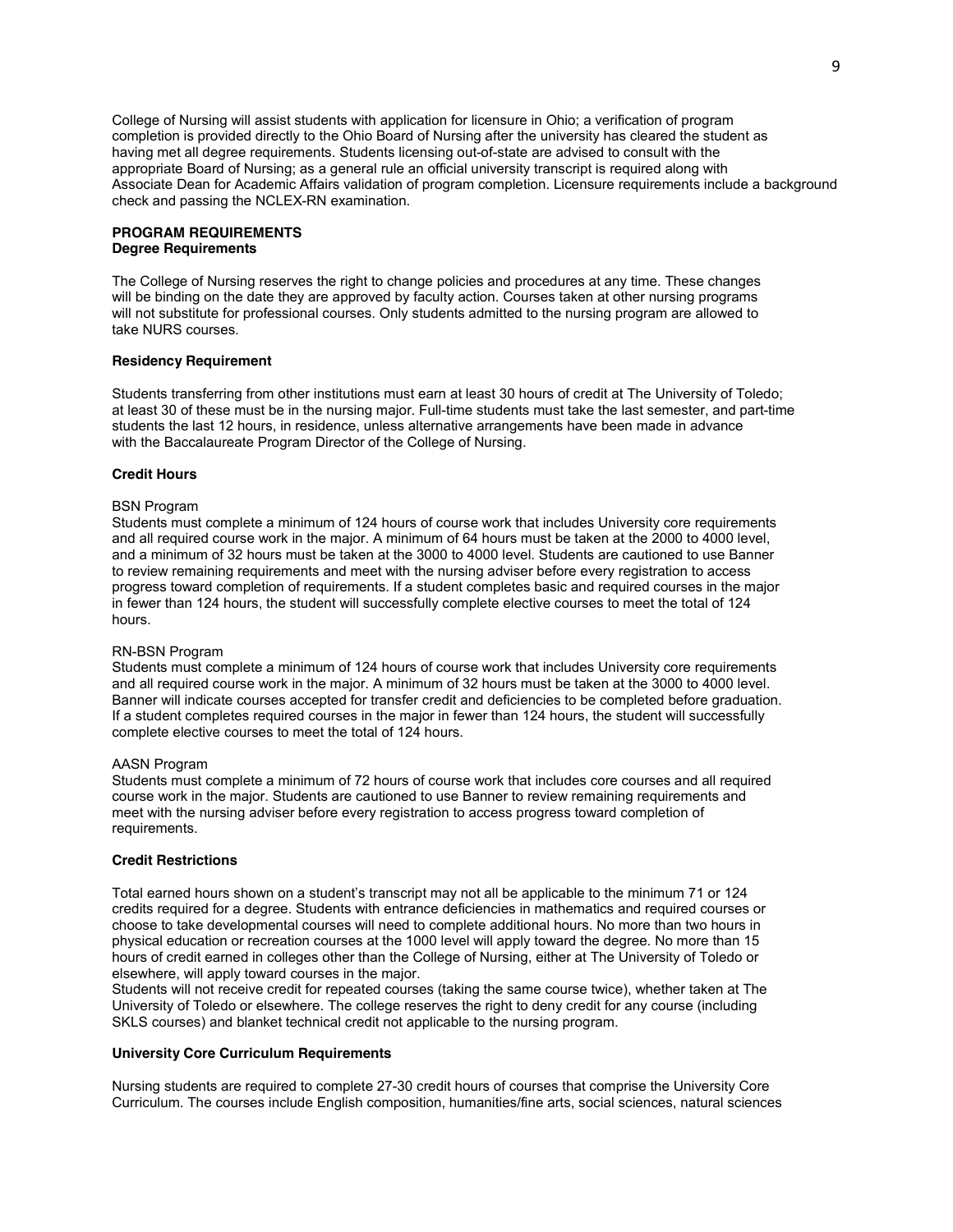and mathematics, and multicultural studies. Students are placed into English composition, chemistry and mathematics courses by ACT scores or placement tests in those subjects; consult with the Nursing Advisor for specific details.

### **Orientation (NURS 1000)**

All first-year BSN students must successfully pass NURS 1000. Transfer students are strongly urged to complete the course.

# **PROGRAM REQUIREMENTS Baccalaureate Program**

*First Semester* NURS 1000 Nursing Orientation (1) ENGL 1110 English Composition I (3) PSY 1010 Principles of Psychology (3) EEES 2150 Biodiversity (4) CHEM 1120 Chemistry for Health Sciences (4)

*Second Semester* ENGL 2950 Science and Technical Report Writing (3) KINE 2560 Anatomy and Physiology I (3)

KINE 2460 Anatomy and Physiology I Lab (1) HEAL 1800 Medical Terminology (3) MATH 1180 Mathematics for Liberal Arts (3) CMPT 1100 Computer Information Applications (3)

### *Third Semester*

PSY 2510 Lifespan Developmental Psychology (3) HEAL 4700 Nutritional Science (3) KINE 2570 Anatomy and Physiology II (3) KINE 2470 Anatomy and Physiology II Lab (1) KINE 2590 Microbiology and Infectious Disease (3) MATH 2600 Introduction to Statistics (3)

*Fourth Semester* PHIL 3370 Medical Ethics (3) Diversity of US Culture (3) Non-Western Diversity (3) Humanities/Fine Arts Core Course (3+3) Social Science Core Course (3)

*Fifth Semester* NURS 3010 Nursing Agency I: Concepts (3) NURS 3110 Nursing Agency II: Assessment (3) NURS 3130 Gerontology Nursing (3) NURS 3170 Concepts of Pathophysiology (3) NURS 3180 Concepts of Pharmacology (3)

*Sixth Semester* NURS 3120 Adult Health I (7) NURS 3210 Nursing Agency III: Interventions (3) NURS 3630 Mental Health Nursing (5)

*Seventh Semester* NURS 3620 Women's Health Nursing (5) NURS 3640 Parent-Child Nursing (5) NURS 4010 Community Health Nursing (5)

*Eighth Semester* NURS 4020 Leadership and Management in Nursing (3) NURS 4030 Adult Health II (7) NURS 4250 Professional Competency Preparation (2)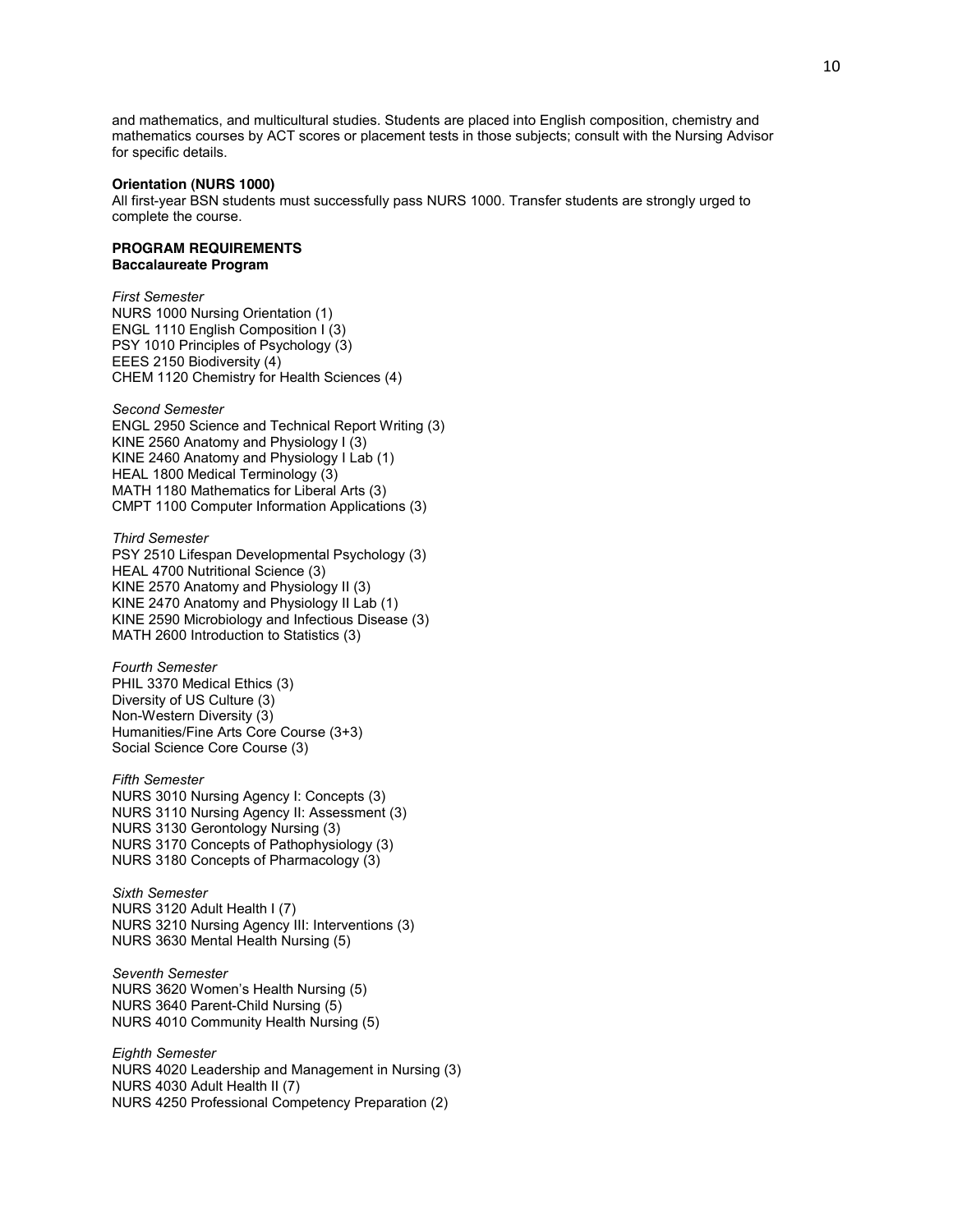NURS 4950 Nursing Research (3)

### **RN-BSN Program**

NURS 4230 Applied Health Assessment (3) NURS 4220 Applied Nursing Research (3) NURS 4210 Applied Pathophysiology and Pharmacology (4) NURS 4180 Theoretical and Professional Foundations of Nursing (4) NURS 4190 Interpersonal Strategies in Care of Older Adults (6) NURS 4120 Nursing Leadership and Management (5) NURS 4200 Population Focused Care (5)

#### **Associate Degree Program**

*Required Prior to Entrance* KINE 2560 Anatomy and Physiology (3) KINE 2460 Anatomy and Physiology (1) ENGL 1100/1110 English Composition I (3) CHEM 1120 Chemistry for Health Sciences (4) MATH 1320 College Algebra (3) Computer basics encouraged

*Semester I* KINE 2570 Anatomy & Physiology II (3) KINE2470 Anatomy and Physiology Lab (1) NURA 1190 Foundations of Nursing (5) NURA 1180 Nursing Systems for Adults I (5) PSY 1010 Introduction to Psychology (3)

*Semester II* NURA 1290 Nursing Systems for Adults II (6) NURA 2110 Nursing Systems for Mental Health (4) KINE 2590 Microbiology and Infectious Diseases (3)

*Semester III* ENGL 1130 or higher College Comp II (3) NURA 2180 Nursing Systems for Maternal Health (4) NURA 2190 Nursing Systems for Adults III (6)

*Semester IV* NURA 2280 Nursing Systems for Infants & Children (4) NURA 2290 Nursing Systems for Adults IV (6) NURA 2300 Nursing Systems for Self Care (1) Humanities/Fine Arts Elective (3)

### **Electives**

The College of Nursing offers electives for students in the major based on faculty and clinical availability. NURS 3050 Oncology Nursing (3) NURS 3070 Palliative Care: Nursing of the Terminally Ill (2) NURS 4080 Perinatal Nursing (4) NURS 4170 Healthcare Aspects of Human Sexuality (3) NURS 4280 Theories of Addictive Behavior (3) NURS 4000 Transcultural Nursing (3) NURS 4600 Critical Care Nursing (4) NURS 4990 NCLEX Review (3) NURS 4990 Professional Development (3) NURS4990 Cooperative Education in Baccalaureate Nursing (3)

# **COLLEGE OF NURSING FACULTY**

Kathleen Ahonen MSN RN, WHNP, Assistant Professor Donna Algase, PhD, RN, FAAN, FGSA, F-NGNA, Associate Dean Research & Evaluation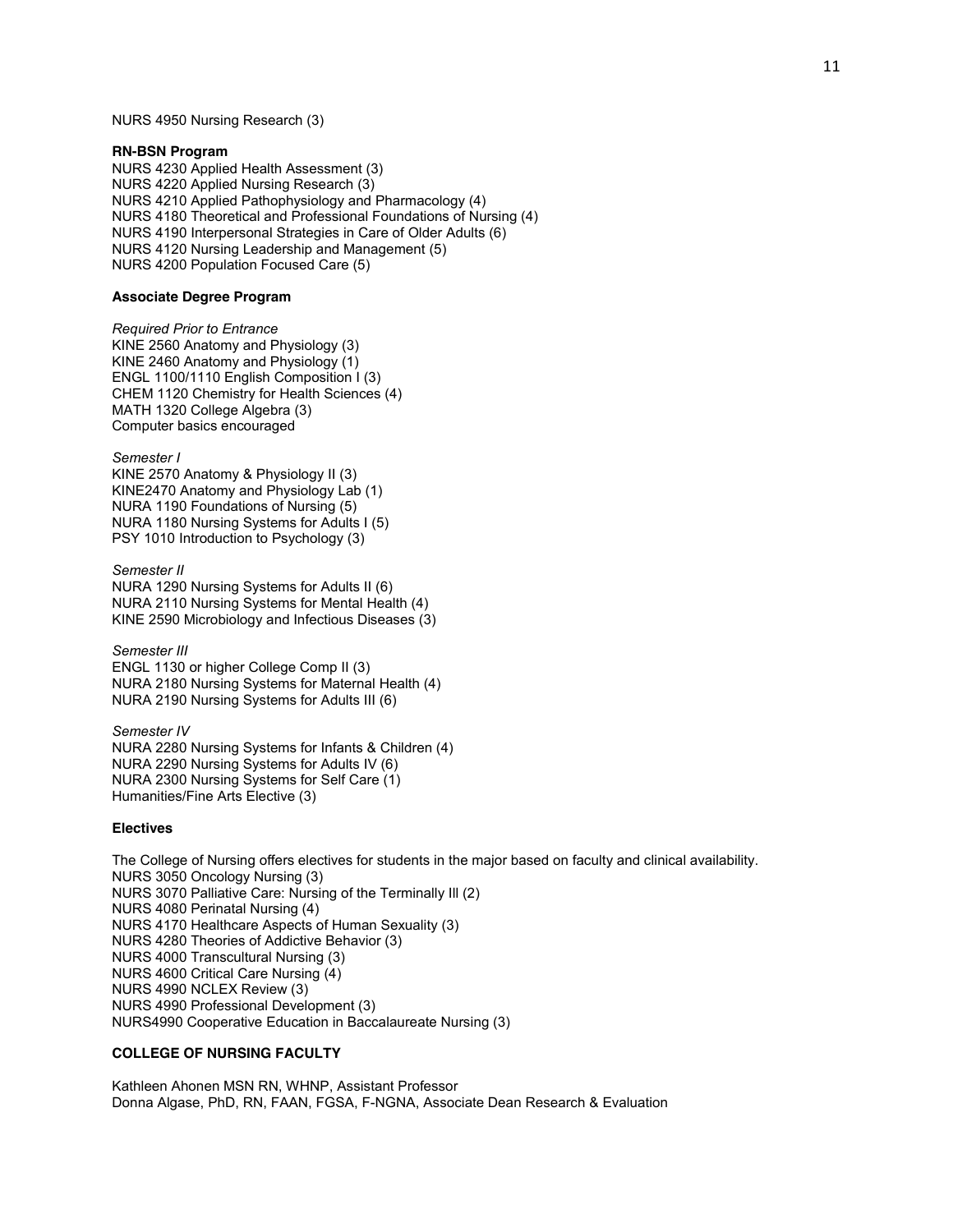Paula Ballmer, MSN, RN, Assistant Dean Student Services Susan Batten PhD RN, Associate Profession Christopher Bork, PhD, EMT-B, FASAHP, Professor Marsha Brown, MSN, RN, FNP-BC, Assistant Professor Nancy Brown-Schott MSN CNS, RN, Assistant Professor Carol Bryan MSN RN, Instructor Danette Core BSN, RN, MLS, Lecturer Kimberly Drummond MSN RN, Instructor Jeanne Eastop MSN, CNS, RN Assistant Professor Joanne Ehrmin, PhD, RN, CNS, Professor Timothy M. Gaspar, PhD, RN, Dean and Professor Phyllis Gaspar, PhD, MSN, RN, Professor Cheryl Gies MSN, RN, CNP, Assistant Professor Elizabeth Grothaus MSN, RN, CNS, Instructor Kay Grothaus PhD, APRN BC, Associate Dean for Academic Affairs Rebecca Hatcher, MSN, RN, BSN Program Advisor Karen Hoblet PhD(c), MSN, CNL, Assistant Professor Patricia Hoover, MSN, RN, Instructor, BSN Program Advisor Lisa King MSN RN, Instructor Deloris Lakia MSN, RN, ANP-BC, CDE, Assistant Professor Carolyn Lee PhD, RN, CNE, Associate Professor Diann Lento MSN RN, Instructor Mira Lessick PhD, RN, Associate Professor Kelly Lewandowski MSN RN, Instructor David Lymanstall, MEd, MSN, RN, Instructor Betty Ann Masiulaniec MSN RN, Instructor Deborah Mattin PhD(c), Ed, MBA, MSN, RN, Assistant Professor, Director CNE Eliza McCartney MS, CPNP, CNS, Assistant Professor Patrick McMahon MSN, RN, CMHSEd, Instructor Kathleen Mitchell, MSN, RN, Academic Advisor Graduate Programs Jacquelin Nowicki MSN, BSed, CNS, CCRN, Instructor Denise Oancea PhD(c), MBA, RN, Assistant Professor Sandra Oehrtman, PhD, ACRN, CNS, CPNP, Associate Professor Kelly Phillips, PhD, RN, CNS, CNL, Master's Program Director, and Department Chair Linda Pierce PhD, RN, CNS CRRN, FAHA, Professor Kathryn Pilliod-Carpenter MSN RN, Assistant Professor Susan Pocotte, PhD, Associate Professor Colleen Quinlan, MSN, CNP, Assistant Professor Jane Ransom PhD RN, CNS, Associate Professor Kristina Reuille, PhD, RN, Assistant Professor Susan K. Rice, PhD, RN, CPNP, NCSN, Professor, Coordinator APNP Diane Salvador PhD, RN, Baccalaureate Program Director and Department Chair Angela Scardina, MSN, RN, CNP, Instructor Cheryl Schriner, PhD, RN, BC, Associate Professor Martha Sexton PhD(c), RN, Interprofessional Simulation & LRC Director Katherine Sink PhD, CNS, Associate Professor Diane Smolen, PhD, RNBC, CNE, CNS, DNP Program Director and Department Chair Susan Sochacki PhD, RN, Assistant Professor Patricia Sopko, MSN, RN, CHPN, Instructor Tracy Szirony PhD, RNC, CHPN, Associate Professor Cebie Titgemeyer, BSN, MEd, Instructor Karen Tormoehlen MSN CRNP, Assistant Professor Joan van der Bijl, MSN, RN, CNS-BC, Assistant Professor Darla Vogelpohl PhD RN, CNS, Assistant Professor Marilynne Wood PhD, RN, Associate Professor

### **ADVISING CONTACT INFORMATION**

NurseAdvisorUT@utoledo.edu BSN, and RN-BSN for UT students 419.530.2673 NurseAdvisorBG@utoledo.edu